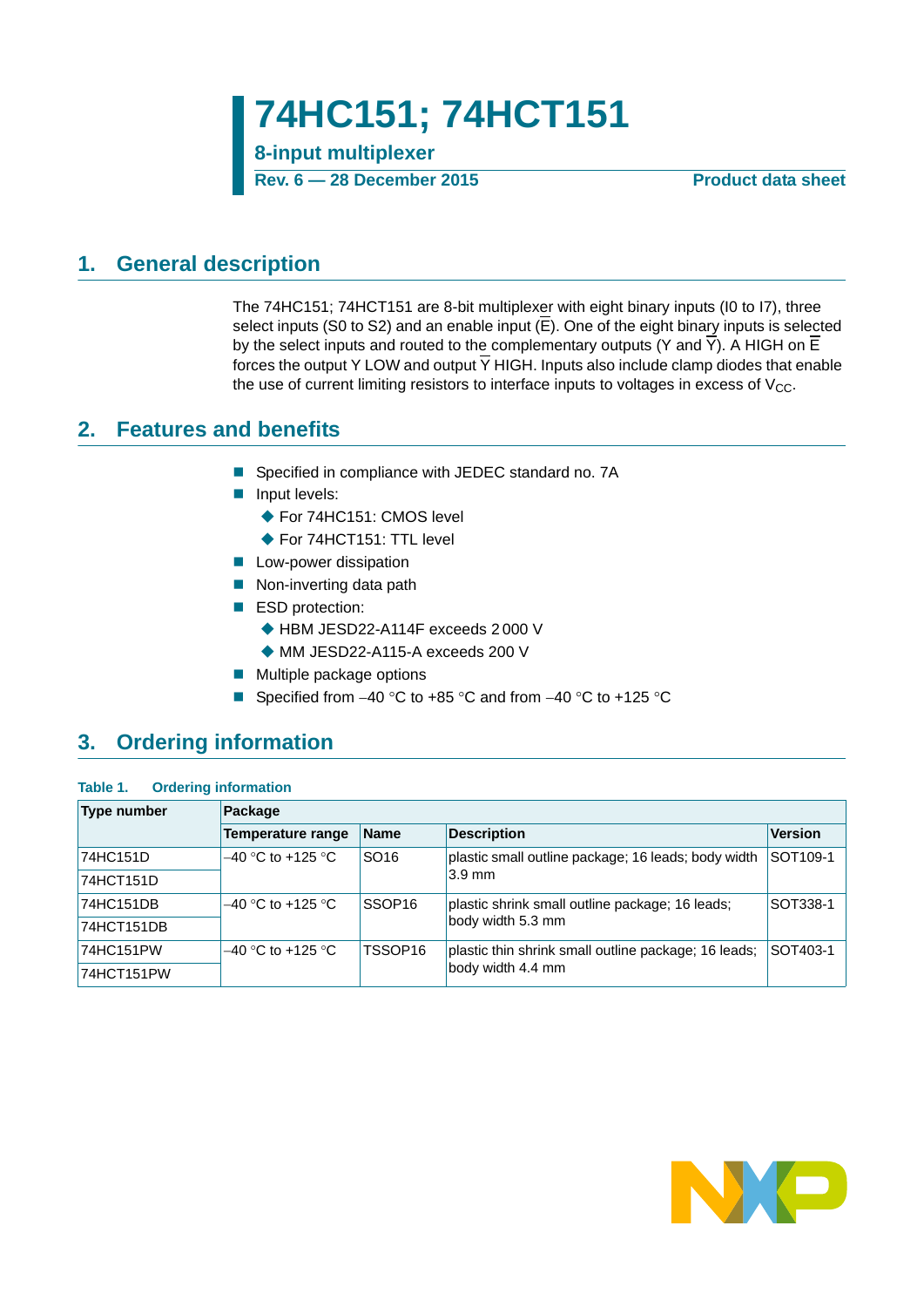# <span id="page-1-0"></span>**4. Functional diagram**



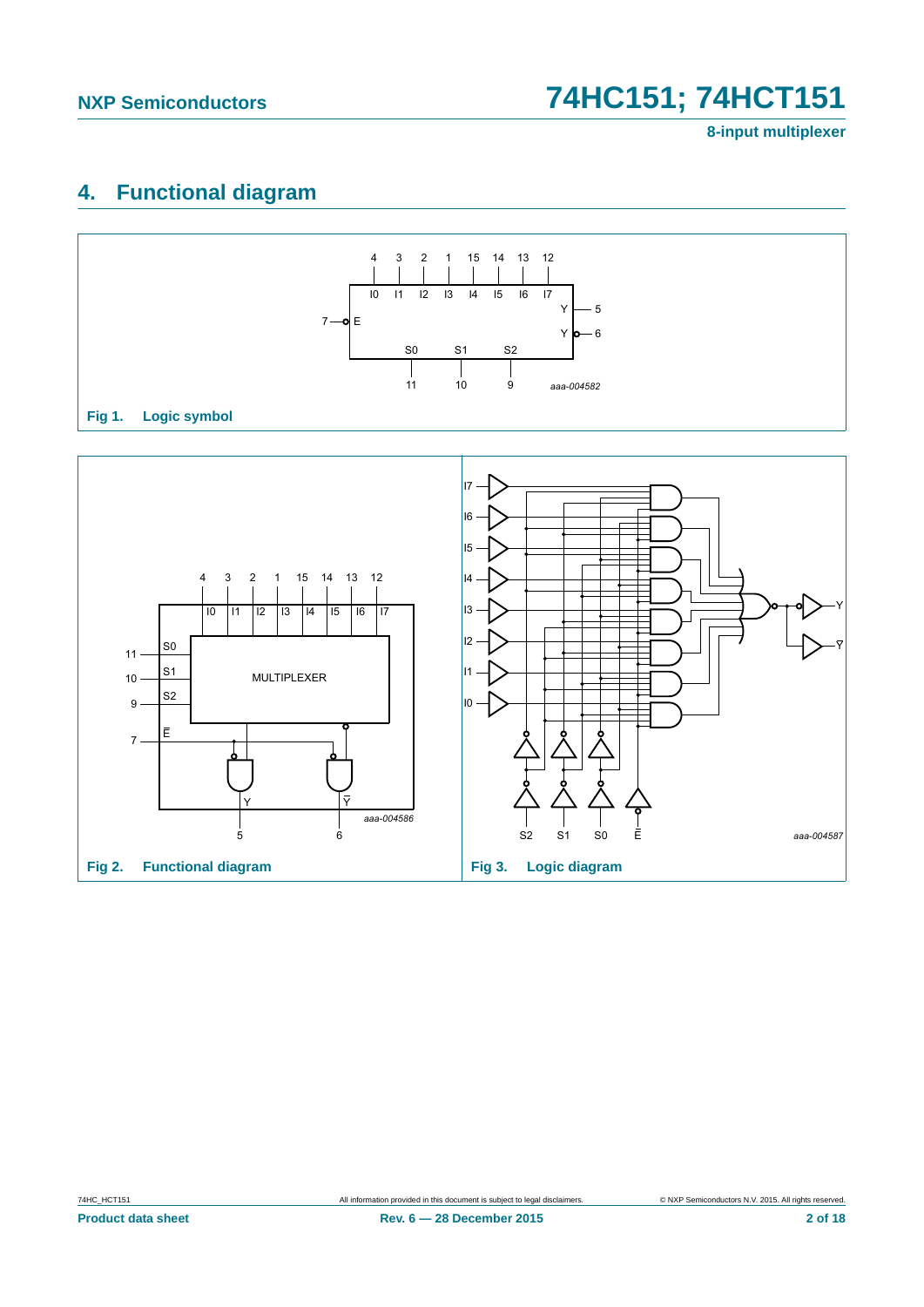**8-input multiplexer**

# <span id="page-2-0"></span>**5. Pinning information**

### **5.1 Pinning**

<span id="page-2-1"></span>

# **5.2 Pin description**

#### <span id="page-2-2"></span>**Table 2. Pin description**

| Symbol                  | Pin                        | <b>Description</b>               |
|-------------------------|----------------------------|----------------------------------|
| 10 to 17                | 4, 3, 2, 1, 15, 14, 13, 12 | data inputs                      |
|                         | 5                          | multiplexer output               |
| $\overline{\mathbf{v}}$ | 6                          | complementary multiplexer output |
| Ē                       |                            | enable input (active LOW)        |
| <b>GND</b>              | 8                          | ground (0 V)                     |
| S0, S1, S2              | 11, 10, 9                  | common data select inputs        |
| $V_{CC}$                | 16                         | supply voltage                   |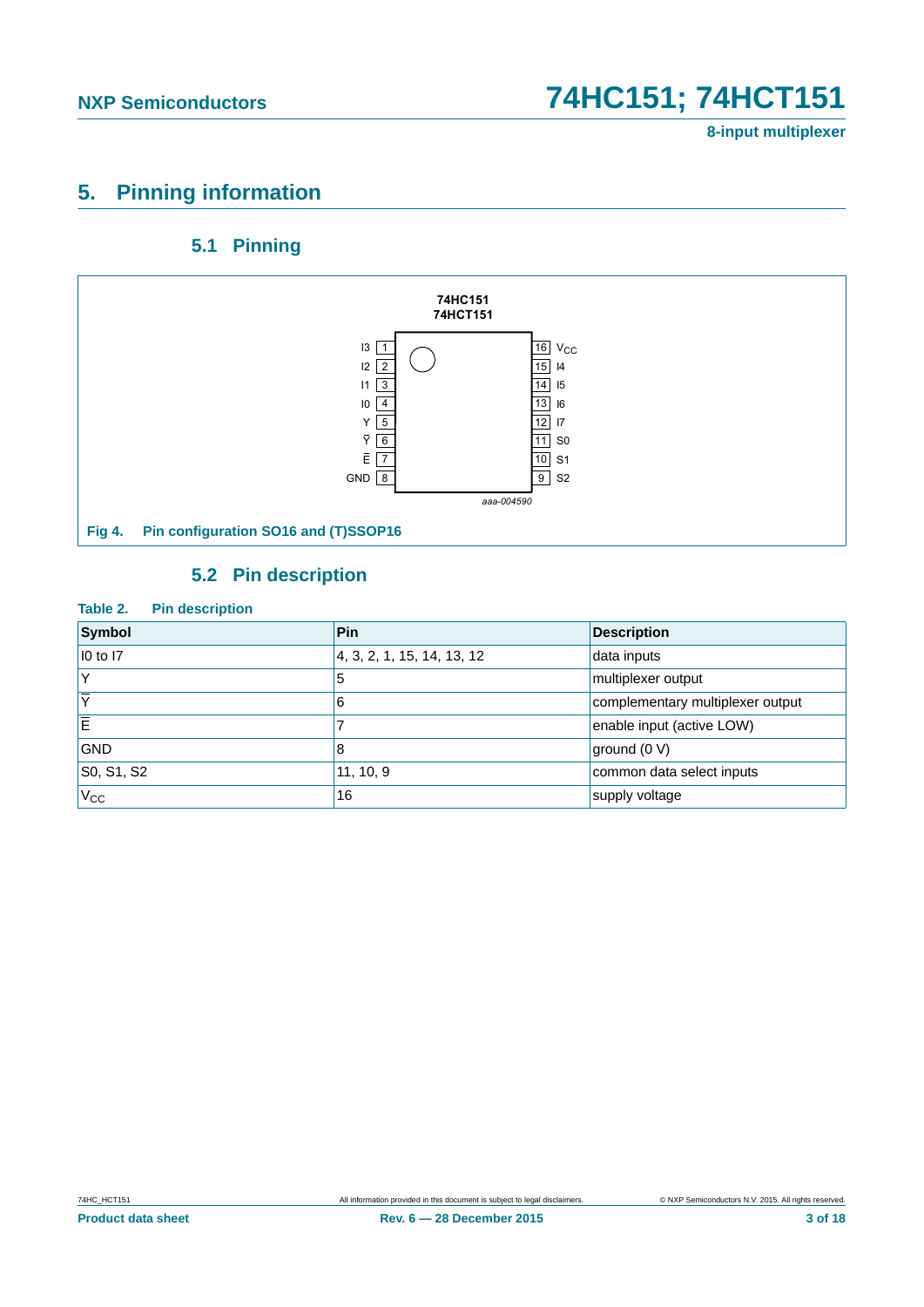**8-input multiplexer**

# <span id="page-3-1"></span>**6. Functional description**

#### Table 3. Function table<sup>[1]</sup>

| Input |                |                |                 |              |              |    |         |              |              |         | <b>Output</b>   |              |   |
|-------|----------------|----------------|-----------------|--------------|--------------|----|---------|--------------|--------------|---------|-----------------|--------------|---|
| E     | S <sub>2</sub> | S <sub>1</sub> | SO <sub>2</sub> | $\mathbf{I}$ | 11           | 12 | 13      | 4            | 15           | 16      | $\overline{17}$ | Y            | Y |
| H     | X              | X              | X               | X            | X            | X  | X       | X            | $\mathsf X$  | X       | X               | H            | L |
| L     | L              | L              | L               | L            | X            | X  | Χ       | X            | $\mathsf X$  | Χ       | X               | H            | L |
| L     | L              | L              | L               | H            | X            | X  | Χ       | Χ            | $\mathsf{X}$ | Χ       | X               | L            | H |
| ┗     | L              | L              | Н               | X            | L            | X  | X       | X            | $\mathsf{X}$ | X       | X               | H            | L |
| L     | L              | L              | H               | X            | H            | X  | $\sf X$ | X            | $\mathsf{X}$ | $\sf X$ | X               | L            | H |
| L     | L              | H              | L               | X            | $\mathsf X$  | L  | Χ       | $\mathsf X$  | $\mathsf X$  | Χ       | $\pmb{\times}$  | $\mathsf{H}$ | L |
| L     | L              | Н              | L               | X            | $\mathsf X$  | H  | Χ       | $\mathsf X$  | $\mathsf X$  | Χ       | $\pmb{\times}$  | L            | H |
| L     |                | Н              | H               | Χ            | X            | X  | L       | Χ            | Χ            | Χ       | X               | н            | L |
| L     | L              | H              | H               | X            | X            | X  | H       | Χ            | $\sf X$      | $\sf X$ | X               | L            | H |
| L     | Η              | Г              | L               | Χ            | X            | X  | Χ       | L            | $\mathsf{X}$ | X       | X               | H            | L |
| L     | Η              | Г              | L               | X            | X            | X  | Χ       | H            | $\mathsf{X}$ | Χ       | X               | L            | H |
| L     | H              | L              | Н               | X            | X            | X  | $\sf X$ | X            | L            | Χ       | X               | H            | L |
| L     | Н              | L              | Н               | X            | $\mathsf{X}$ | X  | $\sf X$ | X            | H            | Χ       | X               | L            | H |
| L     | H              | $\overline{H}$ | L               | X            | $\mathsf{X}$ | X  | X       | $\mathsf{X}$ | X            | L       | X               | H            | L |
| IL    | H              | H              | L               | X            | X            | X  | X       | X            | X            | H       | X               | L            | H |
| IL    | н              | H              | Н               | X            | X            | X  | X       | X            | X            | X       | L               | H            | L |
| L     | Н              | H              | H               | X            | X            | Χ  | X       | X            | $\mathsf X$  | X       | $\mathsf{H}$    | L            | H |

<span id="page-3-0"></span>[1]  $H = HIGH$  voltage level;  $L = LOW$  voltage level;  $X = don't$  care.

# <span id="page-3-2"></span>**7. Limiting values**

#### **Table 4. Limiting values**

*In accordance with the Absolute Maximum Rating System (IEC 60134). Voltages are referenced to GND (ground = 0 V).*

| Symbol                  | <b>Parameter</b>        | <b>Conditions</b>                                               | Min                      | <b>Max</b> | Unit |
|-------------------------|-------------------------|-----------------------------------------------------------------|--------------------------|------------|------|
| $V_{\rm CC}$            | supply voltage          |                                                                 | $-0.5$                   | $+7$       | ΙV   |
| $I_{IK}$                | input clamping current  | $V_1 < -0.5$ V or $V_1 > V_{CC} + 0.5$ V                        | $\overline{\phantom{a}}$ | ±20        | mA   |
| $I_{OK}$                | output clamping current | $V_{\Omega}$ < -0.5 V or $V_{\Omega}$ > V <sub>CC</sub> + 0.5 V | ٠                        | ±20        | mA   |
| $\mathsf{I}_\mathsf{O}$ | output current          | $V_{\Omega}$ = -0.5 V to (V <sub>CC</sub> + 0.5 V)              | $\overline{\phantom{0}}$ | $+25$      | mA   |
| $I_{\rm CC}$            | supply current          |                                                                 | $\overline{\phantom{0}}$ | $+50$      | mA   |
| <b>I</b> GND            | ground current          |                                                                 | $-50$                    | ۰          | mA   |
| $T_{\text{stg}}$        | storage temperature     |                                                                 | $-65$                    | $+150$     | °C   |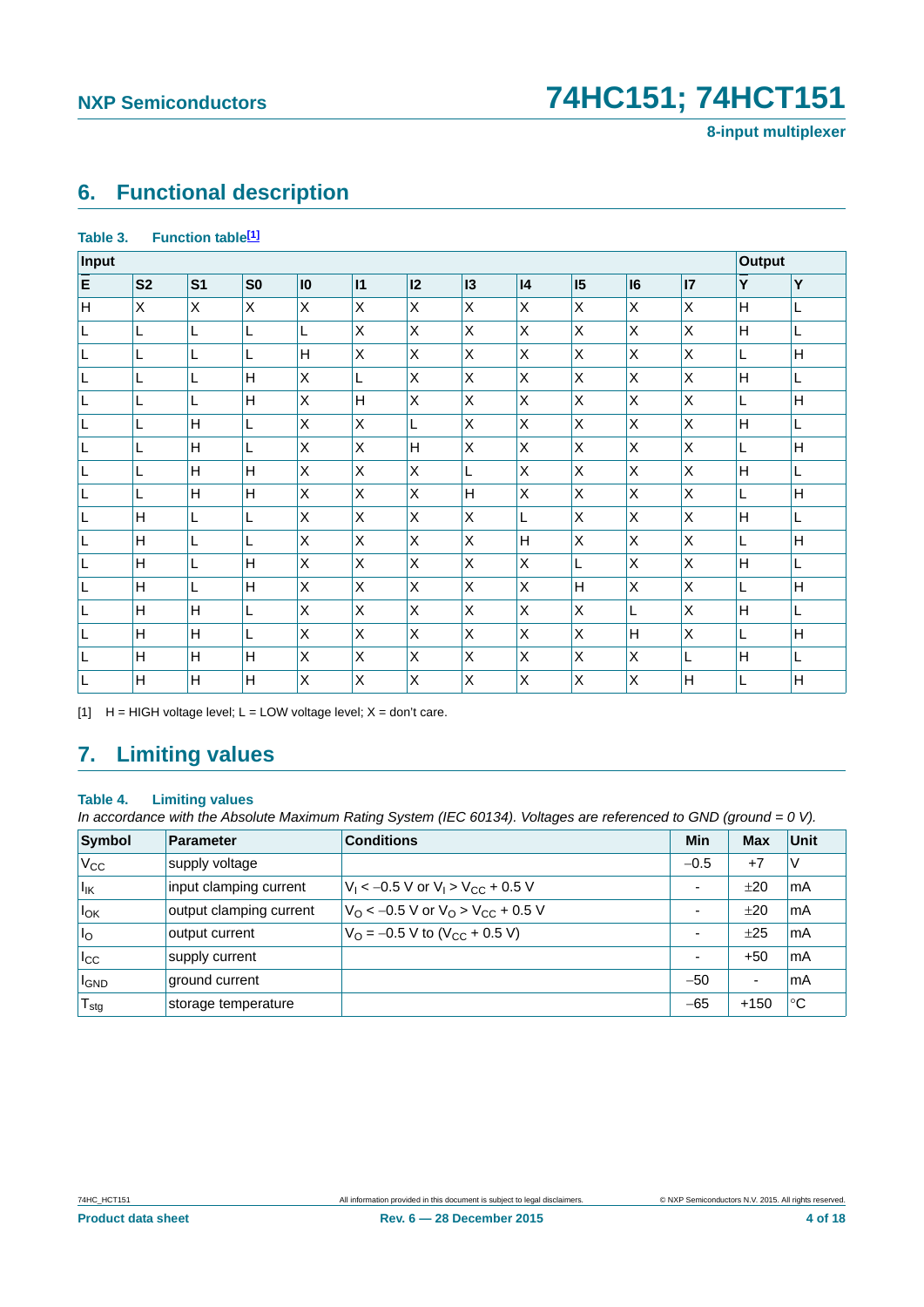#### **Table 4. Limiting values** *…continued*

*In accordance with the Absolute Maximum Rating System (IEC 60134). Voltages are referenced to GND (ground = 0 V).*

| Symbol           | Parameter               | <b>Conditions</b>                       | Min | <b>Max</b> | Unit |
|------------------|-------------------------|-----------------------------------------|-----|------------|------|
| $P_{\text{tot}}$ | total power dissipation | $T_{amb}$ = –40 °C to +125 °C           |     |            |      |
|                  |                         | $\boxed{1}$<br>SO <sub>16</sub> package | -   | 500        | mW   |
|                  |                         | $[2]$<br>(T)SSOP16 package              | -   | 500        | l mW |

<span id="page-4-1"></span>[1] For SO16 package:  $P_{tot}$  derates linearly with 8 mW/K above 70 °C.

<span id="page-4-0"></span>[2] For SSOP16 and TSSOP16 packages:  $P_{tot}$  derates linearly with 5.5 mW/K above 60 °C.

## <span id="page-4-2"></span>**8. Recommended operating conditions**

#### **Table 5. Recommended operating conditions**

 *Voltages are referenced to GND (ground = 0 V)*

| Symbol              | <b>Parameter</b>                    | <b>Conditions</b>    | 74HC151                  |            | 74HCT151     |                          |                          | Unit         |             |
|---------------------|-------------------------------------|----------------------|--------------------------|------------|--------------|--------------------------|--------------------------|--------------|-------------|
|                     |                                     |                      | Min                      | <b>Typ</b> | <b>Max</b>   | <b>Min</b>               | <b>Typ</b>               | <b>Max</b>   |             |
| $V_{\rm CC}$        | supply voltage                      |                      | 2.0                      | 5.0        | 6.0          | 4.5                      | 5.0                      | 5.5          | $\vee$      |
| $ V_1$              | input voltage                       |                      | 0                        | ٠          | $V_{\rm CC}$ | 0                        | $\overline{\phantom{0}}$ | $V_{\rm CC}$ | ΙV          |
| 'V <sub>o</sub>     | output voltage                      |                      | 0                        | ٠          | $V_{\rm CC}$ | 0                        | $\overline{\phantom{0}}$ | $V_{\rm CC}$ | ΙV          |
| $T_{\mathsf{amb}}$  | ambient temperature                 |                      | $-40$                    | $+25$      | $+125$       | $-40$                    | $+25$                    | $+125$       | $^{\circ}C$ |
| $\Delta t/\Delta V$ | input transition rise and fall rate | $V_{\rm CC} = 2.0 V$ | $\overline{\phantom{0}}$ | ٠          | 625          |                          | ٠                        | ٠            | ns/V        |
|                     |                                     | $V_{\rm CC} = 4.5 V$ | ٠                        | .67        | 139          | $\overline{\phantom{0}}$ | 1.67                     | 139          | ns/V        |
|                     |                                     | $V_{CC} = 6.0 V$     | ۰                        | ٠          | 83           |                          | $\overline{\phantom{0}}$ | ٠            | ns/V        |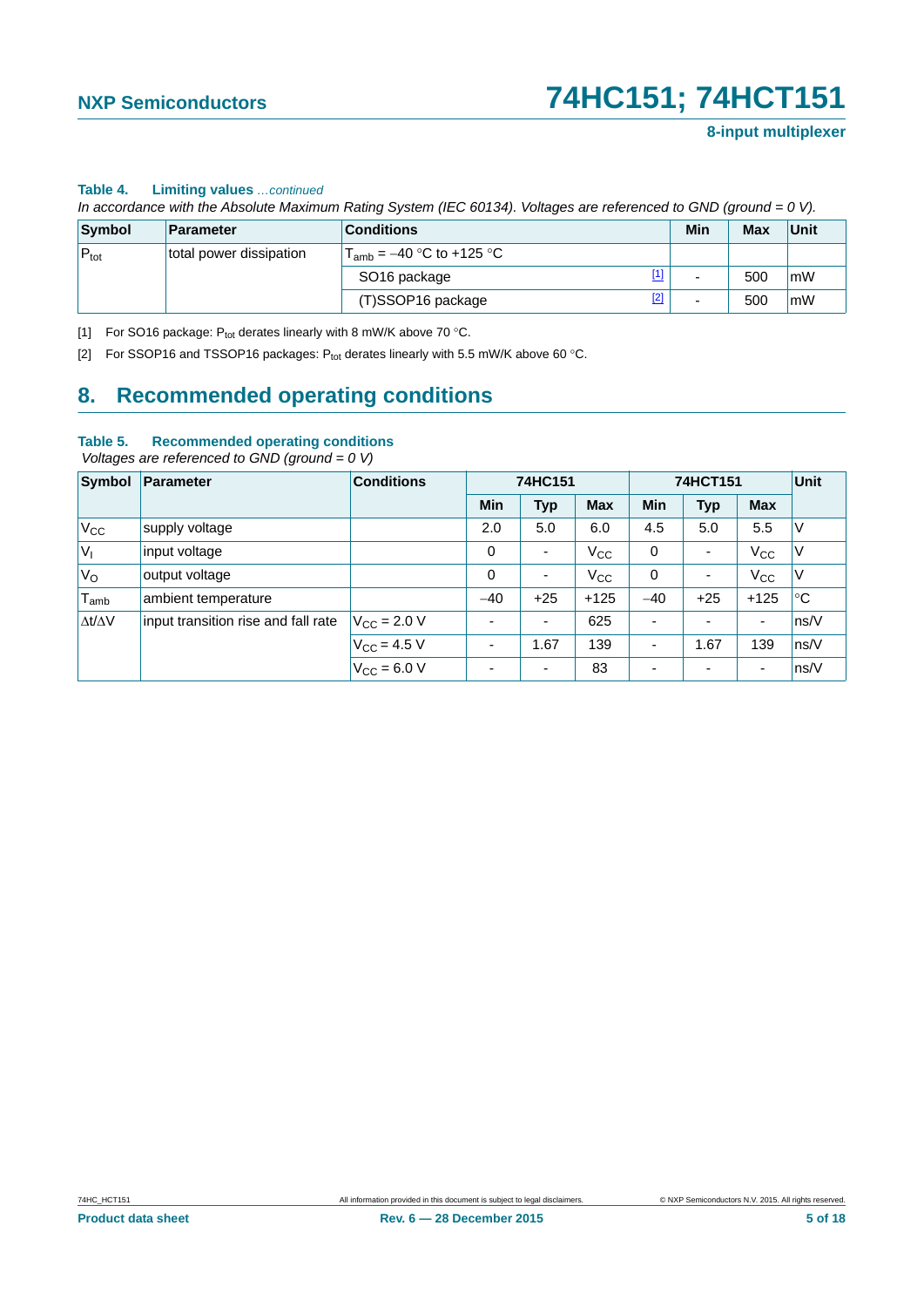# <span id="page-5-0"></span>**9. Static characteristics**

#### **Table 6. Static characteristics**

*At recommended operating conditions; voltages are referenced to GND (ground = 0 V).*

|                   | Symbol Parameter         | <b>Conditions</b>                                                  |                          | $T_{amb}$ = 25 °C        |                | $T_{amb} = -40 °C$ to | +85 °C                   | $T_{amb} = -40 °C$ to<br>+125 °C |                | <b>Unit</b> |
|-------------------|--------------------------|--------------------------------------------------------------------|--------------------------|--------------------------|----------------|-----------------------|--------------------------|----------------------------------|----------------|-------------|
|                   |                          |                                                                    | Min                      | <b>Typ</b>               | <b>Max</b>     | Min                   | <b>Max</b>               | <b>Min</b>                       | <b>Max</b>     |             |
| <b>74HC151</b>    |                          |                                                                    |                          |                          |                |                       |                          |                                  |                |             |
| V <sub>IH</sub>   | <b>HIGH-level</b>        | $V_{CC} = 2.0 V$                                                   | 1.5                      | 1.2                      |                | 1.5                   |                          | 1.5                              |                | $\vee$      |
|                   | input voltage            | $V_{CC} = 4.5 V$                                                   | 3.15                     | 2.4                      | $\overline{a}$ | 3.15                  |                          | 3.15                             |                | $\vee$      |
|                   |                          | $V_{CC} = 6.0 V$                                                   | 4.2                      | 3.2                      | $\omega$       | 4.2                   | $\overline{\phantom{0}}$ | 4.2                              | ä,             | $\vee$      |
| $V_{IL}$          | LOW-level                | $V_{\rm CC} = 2.0 V$                                               | $\blacksquare$           | 0.8                      | 0.5            | $\blacksquare$        | 0.5                      | $\blacksquare$                   | 0.5            | $\vee$      |
|                   | input voltage            | $V_{CC} = 4.5 V$                                                   | ä,                       | 2.1                      | 1.35           | $\blacksquare$        | 1.35                     | $\blacksquare$                   | 1.35           | $\vee$      |
|                   |                          | $V_{CC} = 6.0 V$                                                   | $\blacksquare$           | 2.8                      | 1.8            | $\blacksquare$        | 1.8                      | $\overline{a}$                   | 1.8            | V           |
| $V_{OH}$          | <b>HIGH-level</b>        | $V_I = V_{IH}$ or $V_{IL}$                                         |                          |                          |                |                       |                          |                                  |                |             |
|                   | output voltage           | $I_{\Omega}$ = -20 $\mu$ A; V <sub>CC</sub> = 2.0 V                | 1.9                      | 2.0                      | $\blacksquare$ | 1.9                   | $\overline{\phantom{0}}$ | 1.9                              | $\blacksquare$ | $\vee$      |
|                   |                          | $I_{\text{O}} = -20 \mu\text{A}$ ; $V_{\text{CC}} = 4.5 \text{ V}$ | 4.4                      | 4.5                      | $\blacksquare$ | 4.4                   |                          | 4.4                              |                | $\vee$      |
|                   |                          | $I_{\Omega} = -20 \mu A$ ; $V_{CC} = 6.0 V$                        | 5.9                      | 6.0                      | $\blacksquare$ | 5.9                   | $\overline{a}$           | 5.9                              |                | $\vee$      |
|                   |                          | $I_{\text{O}} = -4.0 \text{ mA}$ ; $V_{\text{CC}} = 4.5 \text{ V}$ | 3.98                     | 4.32                     | $\blacksquare$ | 3.84                  | $\frac{1}{2}$            | 3.7                              | $\blacksquare$ | $\vee$      |
|                   |                          | $I_{\Omega}$ = -5.2 mA; $V_{\text{CC}}$ = 6.0 V                    | 5.48                     | 5.81                     | $\blacksquare$ | 5.34                  | $\overline{\phantom{a}}$ | 5.2                              | $\blacksquare$ | $\vee$      |
| $V_{OL}$          | LOW-level                | $V_I = V_{IH}$ or $V_{IL}$                                         |                          |                          |                |                       |                          |                                  |                |             |
|                   | output voltage           | $I_{\Omega}$ = 20 µA; $V_{\text{CC}}$ = 2.0 V                      | $\blacksquare$           | $\Omega$                 | 0.1            | $\mathbf{r}$          | 0.1                      | $\blacksquare$                   | 0.1            | $\vee$      |
|                   |                          | $I_{\Omega}$ = 20 µA; $V_{\text{CC}}$ = 4.5 V                      | $\blacksquare$           | $\Omega$                 | 0.1            | $\mathbf{r}$          | 0.1                      | $\blacksquare$                   | 0.1            | $\vee$      |
|                   |                          | $I_{\Omega}$ = 20 µA; $V_{CC}$ = 6.0 V                             | $\blacksquare$           | 0                        | 0.1            | $\blacksquare$        | 0.1                      | $\blacksquare$                   | 0.1            | V           |
|                   |                          | $I_{\Omega}$ = 4.0 mA; $V_{\text{CC}}$ = 4.5 V                     | ÷,                       | 0.15                     | 0.26           |                       | 0.33                     |                                  | 0.4            | $\vee$      |
|                   |                          | $I_{\Omega}$ = 5.2 mA; $V_{\text{CC}}$ = 6.0 V                     | $\blacksquare$           | 0.16                     | 0.26           | $\blacksquare$        | 0.33                     | ÷.                               | 0.4            | V           |
| $\vert I_1 \vert$ | input leakage<br>current | $V_1 = V_{CC}$ or GND;<br>$V_{CC}$ = 6.0 V                         | $\blacksquare$           | $\blacksquare$           | ±0.1           | $\blacksquare$        | ±1.0                     | ä,                               | ±1.0           | $\mu$ A     |
| $I_{\rm CC}$      | supply current           | $V_1 = V_{CC}$ or GND; $I_Q = 0$ A;<br>$V_{CC}$ = 6.0 V            | $\overline{\phantom{a}}$ | $\overline{\phantom{a}}$ | 8.0            | $\blacksquare$        | 80                       | $\overline{\phantom{a}}$         | 160            | $\mu$ A     |
| C <sub>1</sub>    | input<br>capacitance     |                                                                    | ä,                       | 3.5                      |                |                       |                          |                                  |                | pF          |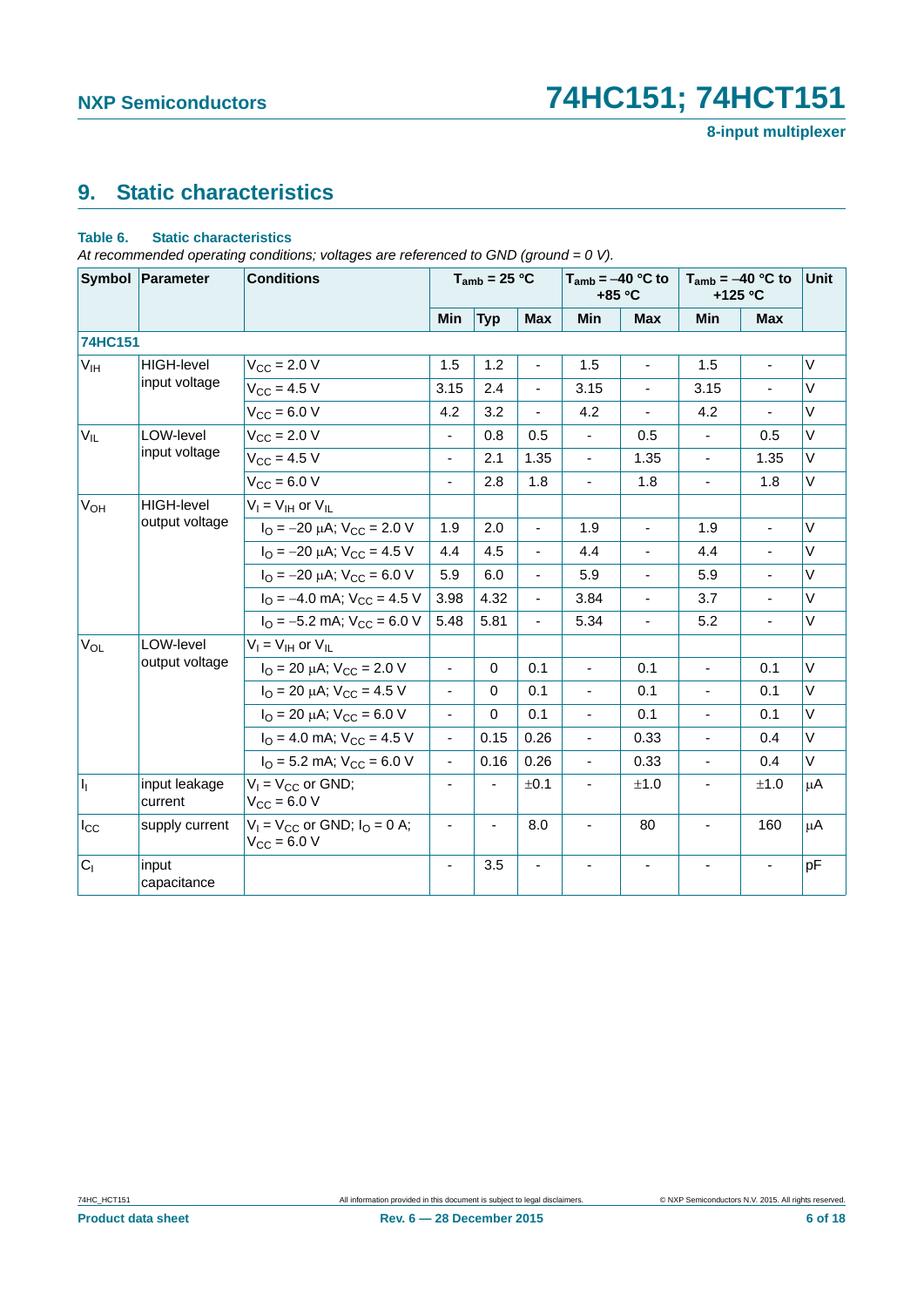### **8-input multiplexer**

| Symbol Parameter              |                                               | <b>Conditions</b>                                                                                              |                          | $T_{amb}$ = 25 °C |                | $T_{amb} = -40$ °C to<br>$+85 °C$ |                          | $T_{amb} = -40$ °C to<br>$+125$ °C |                | <b>Unit</b> |
|-------------------------------|-----------------------------------------------|----------------------------------------------------------------------------------------------------------------|--------------------------|-------------------|----------------|-----------------------------------|--------------------------|------------------------------------|----------------|-------------|
|                               |                                               |                                                                                                                | Min                      | <b>Typ</b>        | <b>Max</b>     | Min                               | <b>Max</b>               | Min                                | <b>Max</b>     |             |
| <b>74HCT151</b>               |                                               |                                                                                                                |                          |                   |                |                                   |                          |                                    |                |             |
| V <sub>IH</sub>               | <b>HIGH-level</b><br>input voltage            | $V_{CC}$ = 4.5 V to 5.5 V                                                                                      | 2.0                      | 1.6               |                | 2.0                               |                          | 2.0                                |                | V           |
| $V_{IL}$                      | LOW-level<br>input voltage                    | $V_{\text{CC}} = 4.5 \text{ V}$ to 5.5 V                                                                       | $\overline{\phantom{a}}$ | 1.2               | 0.8            |                                   | 0.8                      | $\overline{\phantom{m}}$           | 0.8            | V           |
| $V_{OH}$<br><b>HIGH-level</b> | $V_1 = V_{1H}$ or $V_{1I}$ ; $V_{CC} = 4.5$ V |                                                                                                                |                          |                   |                |                                   |                          |                                    |                |             |
|                               | output voltage                                | $I_{\Omega} = -20 \mu A$                                                                                       | 4.4                      | 4.5               | $\blacksquare$ | 4.4                               | $\blacksquare$           | 4.4                                | $\blacksquare$ | $\vee$      |
|                               |                                               | $I_{\Omega} = -4$ mA                                                                                           | 3.98                     | 4.32              | $\blacksquare$ | 3.84                              |                          | 3.7                                |                | $\vee$      |
| $V_{OL}$                      | LOW-level                                     | $V_1 = V_{1H}$ or $V_{1L}$ ; $V_{CC} = 4.5$ V                                                                  |                          |                   |                |                                   |                          |                                    |                |             |
|                               | output voltage                                | $I_{\Omega} = 20 \mu A$                                                                                        | $\blacksquare$           | $\Omega$          | 0.1            |                                   | 0.1                      | ä,                                 | 0.1            | $\vee$      |
|                               |                                               | $I_{\Omega} = 4.0$ mA                                                                                          | $\overline{\phantom{a}}$ | 0.15              | 0.26           |                                   | 0.33                     | $\blacksquare$                     | 0.4            | $\vee$      |
| h                             | input leakage<br>current                      | $V_1 = V_{CC}$ or GND;<br>$V_{\rm CC} = 5.5 V$                                                                 | $\blacksquare$           |                   | ±0.1           |                                   | ±1.0                     |                                    | ±1.0           | μA          |
| $I_{\rm CC}$                  | supply current                                | $V_1 = V_{CC}$ or GND; $I_Q = 0$ A;<br>$V_{CC}$ = 5.5 V                                                        | $\overline{\phantom{a}}$ | ÷,                | 8.0            |                                   | 80                       |                                    | 160            | μA          |
| $\Delta$ <sub>cc</sub>        | additional<br>supply current                  | $V_1 = V_{CC} - 2.1 V;$<br>other inputs at V <sub>CC</sub> or GND;<br>$V_{CC}$ = 4.5 V to 5.5 V;<br>$IO = 0$ A |                          |                   |                |                                   |                          |                                    |                |             |
|                               |                                               | per input pin; In inputs                                                                                       | $\blacksquare$           | 45                | 162            | $\blacksquare$                    | 203                      | $\blacksquare$                     | 221            | μA          |
|                               |                                               | per input pin; E input                                                                                         | $\blacksquare$           | 30                | 108            | $\overline{\phantom{0}}$          | 135                      | ä,                                 | 147            | μA          |
|                               |                                               | per input pin; Sn input                                                                                        | $\blacksquare$           | 150               | 540            | $\blacksquare$                    | 675                      | ÷,                                 | 735            | μA          |
| C <sub>1</sub>                | input<br>capacitance                          |                                                                                                                | $\blacksquare$           | 3.5               |                |                                   | $\overline{\phantom{a}}$ |                                    |                | pF          |

#### **Table 6. Static characteristics** *…continued*

*At recommended operating conditions; voltages are referenced to GND (ground = 0 V).*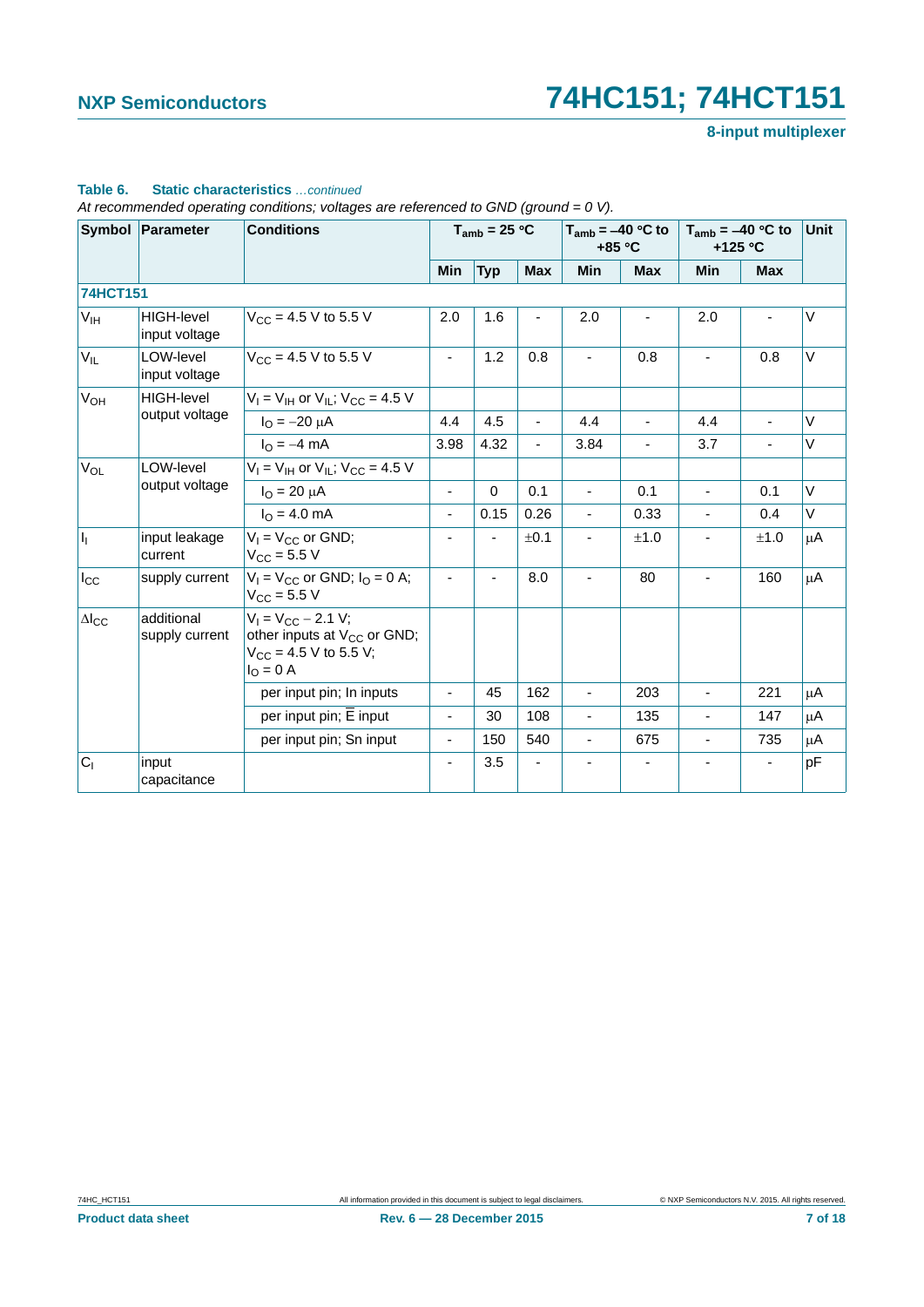**8-input multiplexer**

# <span id="page-7-1"></span>**10. Dynamic characteristics**

#### <span id="page-7-0"></span>**Table 7. Dynamic characteristics**

*Voltages are referenced to GND (ground = 0 V); C<sub>L</sub> = 50 pF unless otherwise specified; for test circuit see [Figure 7.](#page-10-0)* 

|              | Symbol Parameter | <b>Conditions</b>                               |                          | $T_{amb}$ = 25 °C |                          |                          | $T_{amb} = -40 °C$<br>to $+85$ °C |                          | $T_{amb} = -40 °C$<br>to +125 °C | Unit |
|--------------|------------------|-------------------------------------------------|--------------------------|-------------------|--------------------------|--------------------------|-----------------------------------|--------------------------|----------------------------------|------|
|              |                  |                                                 | Min                      | <b>Typ</b>        | <b>Max</b>               | Min                      | <b>Max</b>                        | Min                      | <b>Max</b>                       |      |
| 74HC151      |                  |                                                 |                          |                   |                          |                          |                                   |                          |                                  |      |
| $t_{\rm pd}$ | propagation      | $[1]$<br>In to Y; see Figure 5                  |                          |                   |                          |                          |                                   |                          |                                  |      |
|              | delay            | $V_{\text{CC}} = 2.0 V$                         |                          | 52                | 170                      | $\frac{1}{2}$            | 215                               | $\overline{\phantom{a}}$ | 255                              | ns   |
|              |                  | $V_{\text{CC}} = 4.5 V$                         |                          | 19                | 34                       |                          | 43                                |                          | 51                               | ns   |
|              |                  | $V_{CC}$ = 5 V; C <sub>L</sub> = 15 pF          | $\overline{\phantom{a}}$ | 17                | $\blacksquare$           | $\overline{\phantom{a}}$ | $\blacksquare$                    | $\overline{\phantom{a}}$ | $\overline{\phantom{a}}$         | ns   |
|              |                  | $V_{CC}$ = 6.0 V                                |                          | 15                | 29                       |                          | 37                                |                          | 43                               | ns   |
|              |                  | In to $\overline{Y}$ ; see Figure 5<br>$[1]$    |                          |                   |                          |                          |                                   |                          |                                  |      |
|              |                  | $V_{\text{CC}} = 2.0 V$                         |                          | 58                | 185                      |                          | 230                               |                          | 280                              | ns   |
|              |                  | $V_{\rm CC} = 4.5 V$                            | $\overline{\phantom{a}}$ | 21                | 37                       | $\overline{\phantom{a}}$ | 46                                | $\overline{\phantom{a}}$ | 56                               | ns   |
|              |                  | $V_{CC}$ = 5 V; C <sub>L</sub> = 15 pF          |                          | 17                |                          |                          |                                   |                          |                                  | ns   |
|              |                  | $V_{CC} = 6.0 V$                                |                          | 17                | 31                       | $\overline{\phantom{a}}$ | 39                                | $\overline{\phantom{a}}$ | 48                               | ns   |
|              |                  | $[1]$<br>Sn to Y; see Figure 6                  |                          |                   |                          |                          |                                   |                          |                                  |      |
|              |                  | $V_{\text{CC}} = 2.0 V$                         | $\overline{\phantom{a}}$ | 61                | 185                      | $\overline{\phantom{a}}$ | 230                               | $\blacksquare$           | 280                              | ns   |
|              |                  | $V_{CC}$ = 4.5 V                                |                          | 22                | 37                       |                          | 46                                |                          | 56                               | ns   |
|              |                  | $V_{CC}$ = 5 V; C <sub>L</sub> = 15 pF          |                          | 19                | $\overline{\phantom{a}}$ |                          | $\sim$                            |                          | $\overline{\phantom{a}}$         | ns   |
|              |                  | $V_{CC} = 6.0 V$                                |                          | 18                | 31                       |                          | 39                                |                          | 48                               | ns   |
|              |                  | Sn to $\overline{Y}$ ; see Figure 6<br>$[1]$    |                          |                   |                          |                          |                                   |                          |                                  |      |
|              |                  | $V_{\text{CC}} = 2.0 V$                         |                          | 61                | 205                      |                          | 255                               |                          | 310                              | ns   |
|              |                  | $V_{\text{CC}} = 4.5 V$                         | $\overline{\phantom{a}}$ | 22                | 41                       | $\overline{\phantom{a}}$ | 51                                | $\overline{\phantom{a}}$ | 62                               | ns   |
|              |                  | $V_{CC}$ = 5 V; C <sub>L</sub> = 15 pF          |                          | 19                |                          |                          |                                   |                          |                                  | ns   |
|              |                  | $V_{CC} = 6.0 V$                                | $\overline{\phantom{a}}$ | 18                | 35                       | $\overline{\phantom{a}}$ | 43                                | $\overline{\phantom{a}}$ | 53                               | ns   |
|              |                  | $\overline{E}$ to Y; see Figure 6               |                          |                   |                          |                          |                                   |                          |                                  |      |
|              |                  | $V_{\text{CC}} = 2.0 V$                         | $\overline{\phantom{a}}$ | 41                | 125                      | $\overline{\phantom{a}}$ | 155                               | $\overline{\phantom{a}}$ | 190                              | ns   |
|              |                  | $V_{\text{CC}} = 4.5 V$                         | $\overline{\phantom{a}}$ | 15                | 25                       | $\overline{\phantom{a}}$ | 31                                |                          | 38                               | ns   |
|              |                  | $V_{CC}$ = 5 V; C <sub>L</sub> = 15 pF          | $\overline{\phantom{a}}$ | 12                | $\blacksquare$           | $\overline{\phantom{a}}$ | $\blacksquare$                    | $\overline{\phantom{a}}$ | $\blacksquare$                   | ns   |
|              |                  | $V_{CC} = 6.0 V$                                |                          | 12                | 21                       |                          | 26                                |                          | 32                               | ns   |
|              |                  | $\overline{E}$ to $\overline{Y}$ ; see Figure 6 |                          |                   |                          |                          |                                   |                          |                                  |      |
|              |                  | $V_{CC}$ = 2.0 V                                |                          | 47                | 145                      |                          | 180                               |                          | 220                              | ns   |
|              |                  | $V_{CC}$ = 4.5 V                                |                          | 17                | 29                       |                          | 36                                |                          | 44                               | ns   |
|              |                  | $V_{CC} = 5 V$ ; C <sub>L</sub> = 15 pF         | ÷,                       | 14                | $\blacksquare$           |                          |                                   |                          | $\overline{\phantom{a}}$         | ns   |
|              |                  | $V_{CC} = 6.0 V$                                | $\overline{\phantom{a}}$ | 14                | 25                       | $\overline{\phantom{0}}$ | 31                                | $\blacksquare$           | 38                               | ns   |
| $ t_t $      | transition       | Y, $\overline{Y}$ ; see Figure 5<br>$[2]$       |                          |                   |                          |                          |                                   |                          |                                  |      |
|              | time             | $V_{CC} = 2.0 V$                                | $\overline{\phantom{a}}$ | 19                | 75                       | $\overline{\phantom{0}}$ | 95                                | $\overline{\phantom{a}}$ | 110                              | ns   |
|              |                  | $V_{CC}$ = 4.5 V                                |                          | $\overline{7}$    | 15                       |                          | 19                                |                          | 22                               | ns   |
|              |                  | $V_{CC}$ = 6.0 V                                |                          | $\,6\,$           | 13                       | $\overline{\phantom{0}}$ | 16                                | $\overline{\phantom{0}}$ | 19                               | ns   |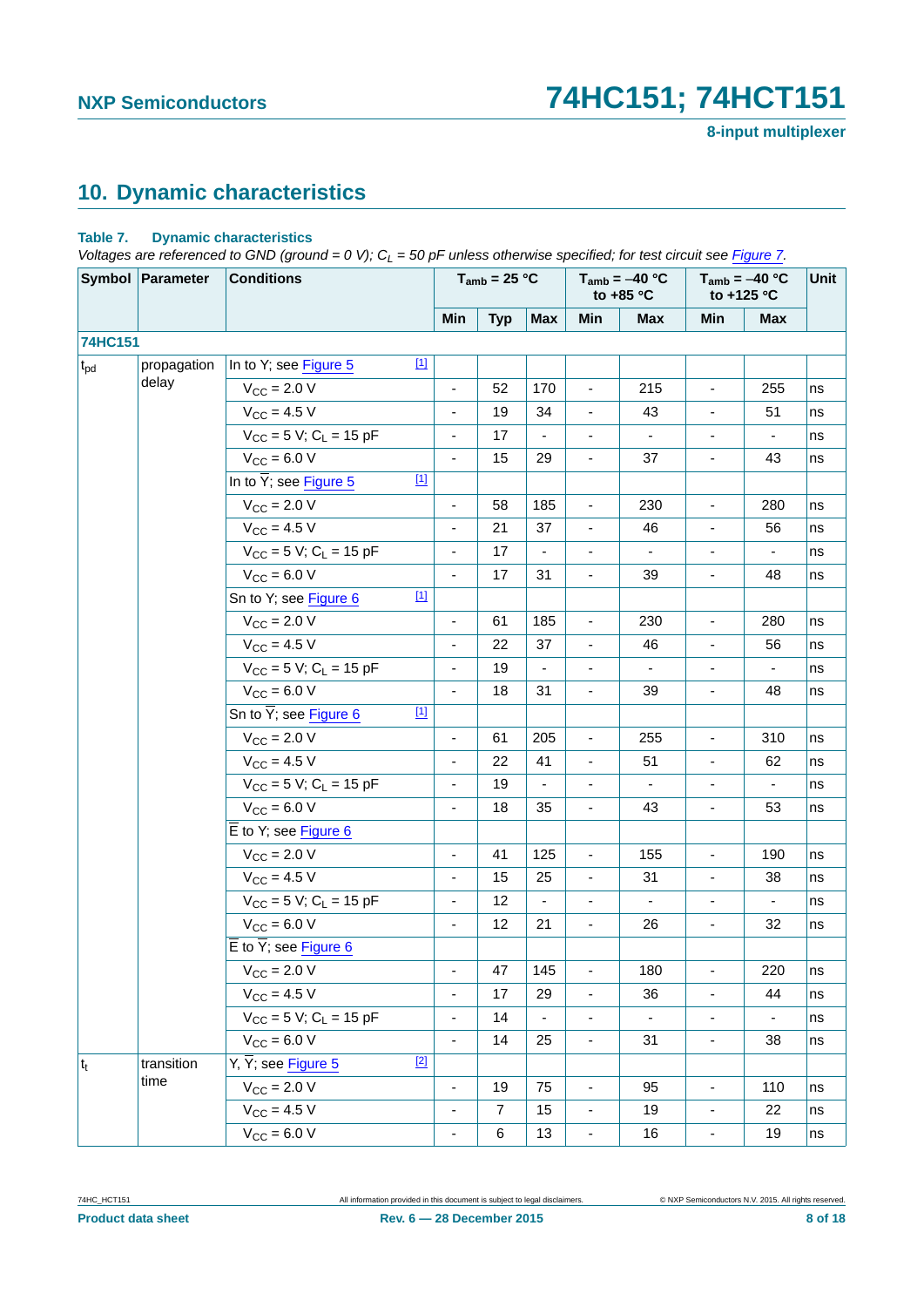|                   | <b>Symbol Parameter</b>             | <b>Conditions</b>                                            |             |                          | $T_{amb}$ = 25 °C |                          |                          | $T_{amb} = -40 °C$<br>to $+85$ °C | $T_{amb} = -40 °C$<br>to +125 °C |                          | Unit |
|-------------------|-------------------------------------|--------------------------------------------------------------|-------------|--------------------------|-------------------|--------------------------|--------------------------|-----------------------------------|----------------------------------|--------------------------|------|
|                   |                                     |                                                              |             | Min                      | <b>Typ</b>        | <b>Max</b>               | <b>Min</b>               | <b>Max</b>                        | <b>Min</b>                       | <b>Max</b>               |      |
| $C_{\mathsf{PD}}$ | power<br>dissipation<br>capacitance | $C_L$ = 50 pF; f = 1 MHz;<br>$V_1$ = GND to $V_{CC}$         | $[3]$       |                          | 40                |                          |                          |                                   |                                  |                          | pF   |
| 74HCT151          |                                     |                                                              |             |                          |                   |                          |                          |                                   |                                  |                          |      |
| $t_{pd}$          | propagation                         | In to Y; see Figure 5                                        | $[1]$       |                          |                   |                          |                          |                                   |                                  |                          |      |
|                   | delay                               | $V_{\rm CC} = 4.5 V$                                         |             |                          | 22                | 38                       |                          | 48                                |                                  | 57                       | ns   |
|                   |                                     | $V_{CC}$ = 5 V; C <sub>L</sub> = 15 pF                       |             |                          | 19                | $\blacksquare$           | $\blacksquare$           | $\blacksquare$                    | $\overline{\phantom{a}}$         | $\overline{\phantom{a}}$ | ns   |
|                   |                                     | In to $\overline{Y}$ ; see Figure 5                          | $[1]$       |                          |                   |                          |                          |                                   |                                  |                          |      |
|                   |                                     | $V_{\rm CC} = 4.5 V$                                         |             | $\sim$                   | 22                | 38                       | $\blacksquare$           | 48                                | $\blacksquare$                   | 57                       | ns   |
|                   |                                     | $V_{CC}$ = 5 V; C <sub>L</sub> = 15 pF                       |             |                          | 19                |                          |                          |                                   |                                  |                          | ns   |
|                   |                                     | Sn to Y; see Figure 6                                        | $[1]$       |                          |                   |                          |                          |                                   |                                  |                          |      |
|                   |                                     | $V_{\rm CC} = 4.5 V$                                         |             | $\blacksquare$           | 23                | 41                       | ÷,                       | 51                                | $\blacksquare$                   | 62                       | ns   |
|                   |                                     | $V_{CC}$ = 5 V; C <sub>L</sub> = 15 pF                       |             |                          | 20                |                          |                          |                                   |                                  |                          | ns   |
|                   |                                     | Sn to $\overline{Y}$ ; see Figure 6                          | $[1]$       |                          |                   |                          |                          |                                   |                                  |                          |      |
|                   |                                     | $V_{\rm CC} = 4.5 V$                                         |             |                          | 25                | 43                       |                          | 54                                |                                  | 65                       | ns   |
|                   |                                     | $V_{CC}$ = 5 V; C <sub>L</sub> = 15 pF                       |             |                          | 20                |                          |                          |                                   |                                  | $\overline{a}$           | ns   |
|                   |                                     | $\overline{E}$ to Y; see Figure 6                            | $[1]$       |                          |                   |                          |                          |                                   |                                  |                          |      |
|                   |                                     | $V_{\rm CC}$ = 4.5 V                                         |             |                          | 16                | 29                       |                          | 36                                |                                  | 44                       | ns   |
|                   |                                     | $V_{CC}$ = 5 V; C <sub>1</sub> = 15 pF                       |             | $\blacksquare$           | 13                | $\overline{\phantom{a}}$ | $\overline{\phantom{a}}$ | $\overline{\phantom{0}}$          | $\overline{\phantom{a}}$         | $\blacksquare$           | ns   |
|                   |                                     | $\overline{E}$ to $\overline{Y}$ ; see Figure 6              | $\boxed{1}$ |                          |                   |                          |                          |                                   |                                  |                          |      |
|                   |                                     | $V_{CC} = 4.5 V$                                             |             | $\overline{\phantom{a}}$ | 21                | 36                       | ä,                       | 45                                | ä,                               | 54                       | ns   |
|                   |                                     | $V_{CC}$ = 5 V; C <sub>L</sub> = 15 pF                       |             | $\sim$                   | 18                | ÷,                       | $\overline{\phantom{a}}$ | $\overline{\phantom{a}}$          | $\overline{\phantom{a}}$         | $\blacksquare$           | ns   |
| $ t_t $           | transition                          | $Y, \overline{Y}$ ; see Figure 5                             | $[2]$       |                          |                   |                          |                          |                                   |                                  |                          |      |
|                   | time                                | $V_{\rm CC} = 4.5 V$                                         |             |                          | $\overline{7}$    | 15                       | ä,                       | 19                                | $\blacksquare$                   | 22                       | ns   |
| $C_{PD}$          | power<br>dissipation<br>capacitance | $C_1 = 50$ pF; f = 1 MHz;<br>$V_1$ = GND to $V_{CC}$ – 1.5 V | $[3]$       |                          | 40                |                          |                          |                                   |                                  |                          | pF   |

#### **Table 7. Dynamic characteristics** *…continued*

*Voltages are referenced to GND (ground = 0 V); C<sub>L</sub> = 50 pF unless otherwise specified; for test circuit see Figure 7.* 

<span id="page-8-0"></span>[1]  $t_{\text{nd}}$  is the same as  $t_{\text{PI H}}$  and  $t_{\text{PHL}}$ .

<span id="page-8-1"></span>[2]  $t_t$  is the same as  $t_{THL}$  and  $t_{TLH}$ .

<span id="page-8-2"></span>[3] C<sub>PD</sub> is used to determine the dynamic power dissipation (P<sub>D</sub> in  $\mu$ W).  $P_D = C_{PD} \times V_{CC}^2 \times f_i \times N + \Sigma (C_L \times V_{CC}^2 \times f_o)$  where:

 $f_i$  = input frequency in MHz;

 $f_0$  = output frequency in MHz;

 $C_L$  = output load capacitance in pF;

 $V_{CC}$  = supply voltage in V;

 $N =$  number of inputs switching;

 $\Sigma(C_L \times V_{CC}^2 \times f_0)$  = sum of outputs.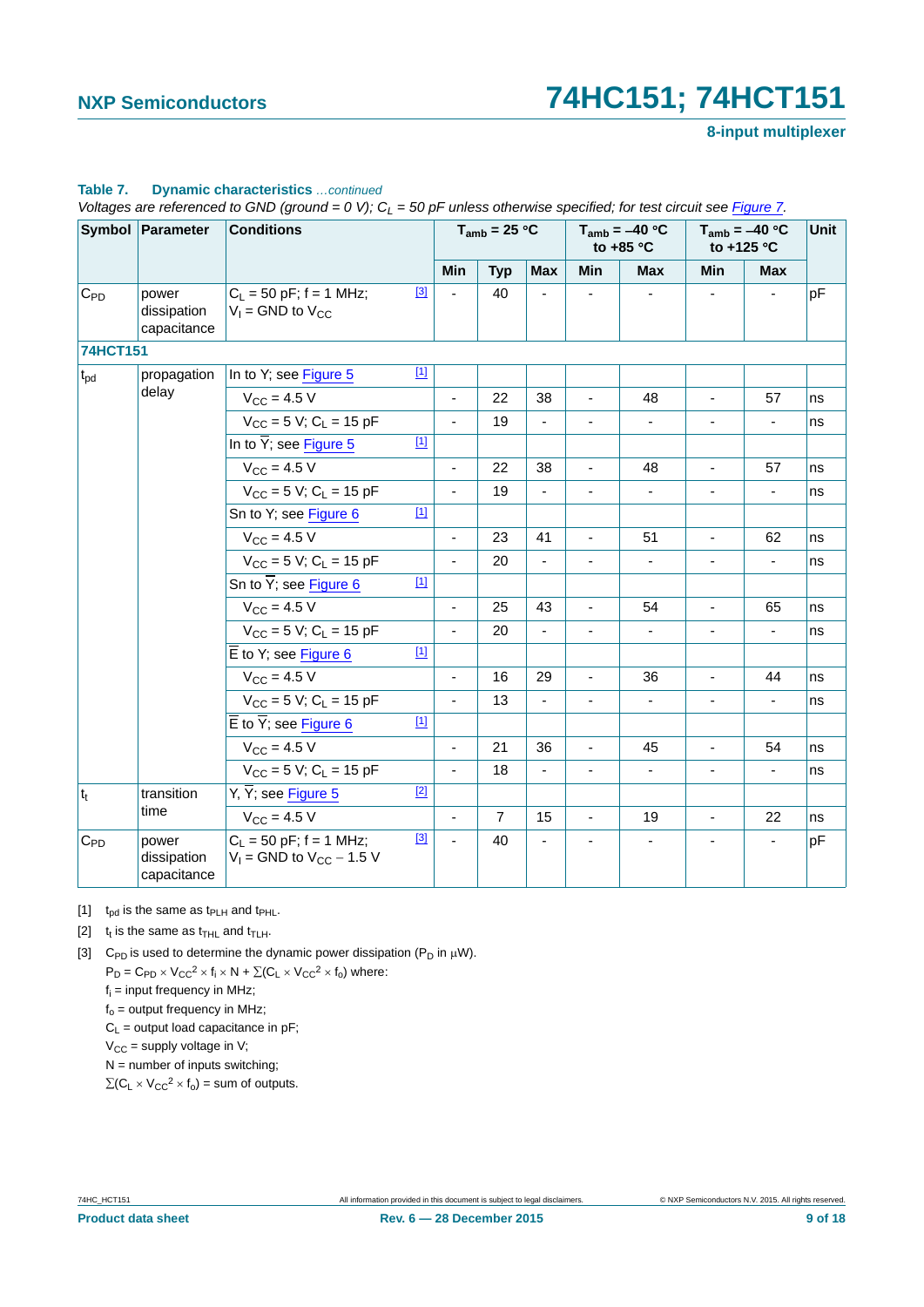**8-input multiplexer**

### <span id="page-9-2"></span>**11. Waveforms**



<span id="page-9-0"></span>

<span id="page-9-1"></span>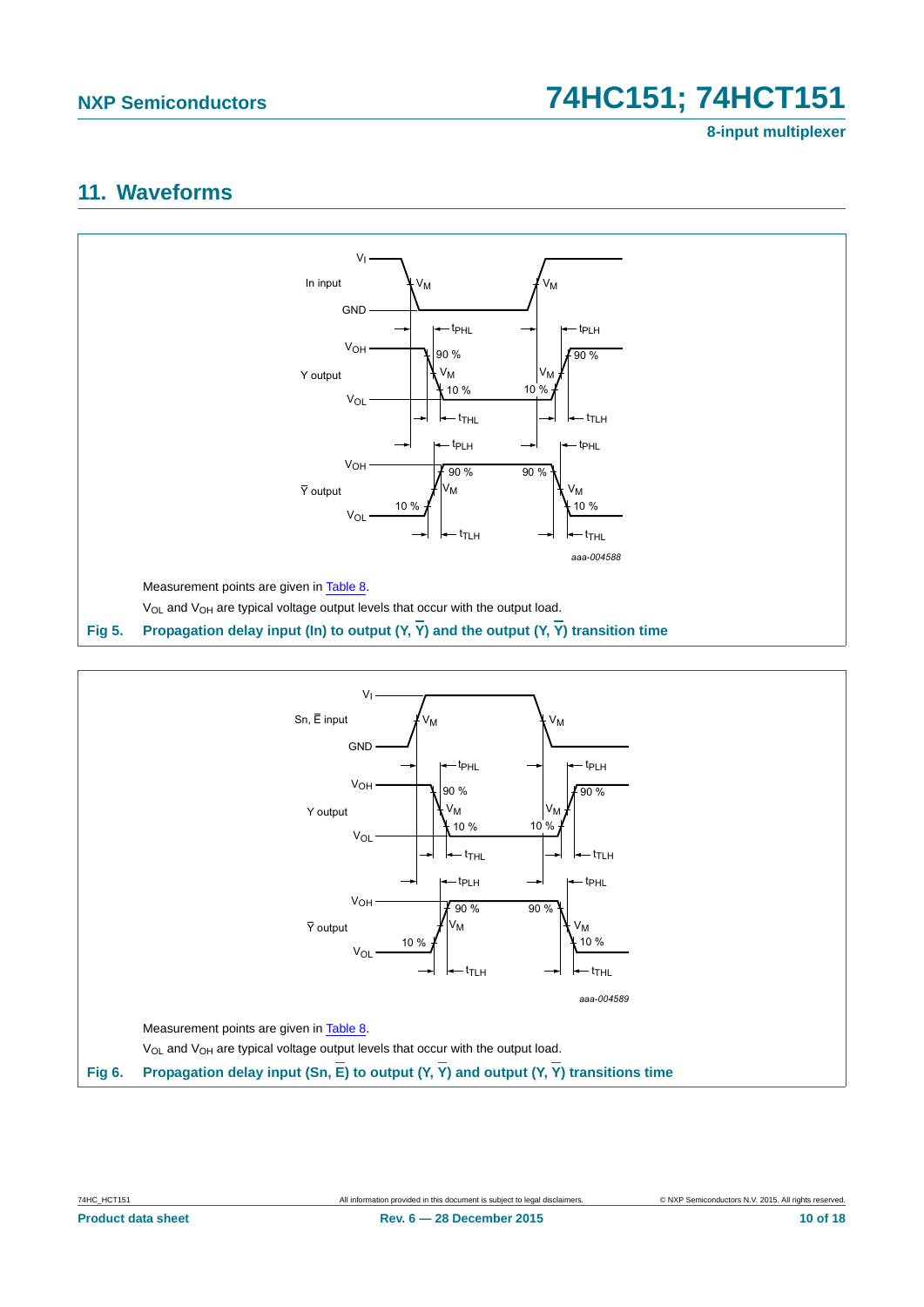#### **8-input multiplexer**

### <span id="page-10-1"></span>**Table 8. Measurement points Type Input Output**  $V_M$  **V**<sub>M</sub> 74HC151  $\vert 0.5$ V $\vert$ CC $\vert$ **74HCT151** 1.3 V 1.3 V 1.3 V



<span id="page-10-2"></span><span id="page-10-0"></span>

| Type     | Input    |            | Load            | <b>Test</b>                         |
|----------|----------|------------|-----------------|-------------------------------------|
|          |          | $t_r, t_f$ | '∪∟             |                                     |
| 74HC151  | $V_{CC}$ | $6.0$ ns   | $15$ pF, 50 pF  | t <sub>PLH</sub> , t <sub>PHL</sub> |
| 74HCT151 | 3.0V     | $6.0$ ns   | $ 15$ pF, 50 pF | $t_{\text{PLH}}$ , $t_{\text{PHL}}$ |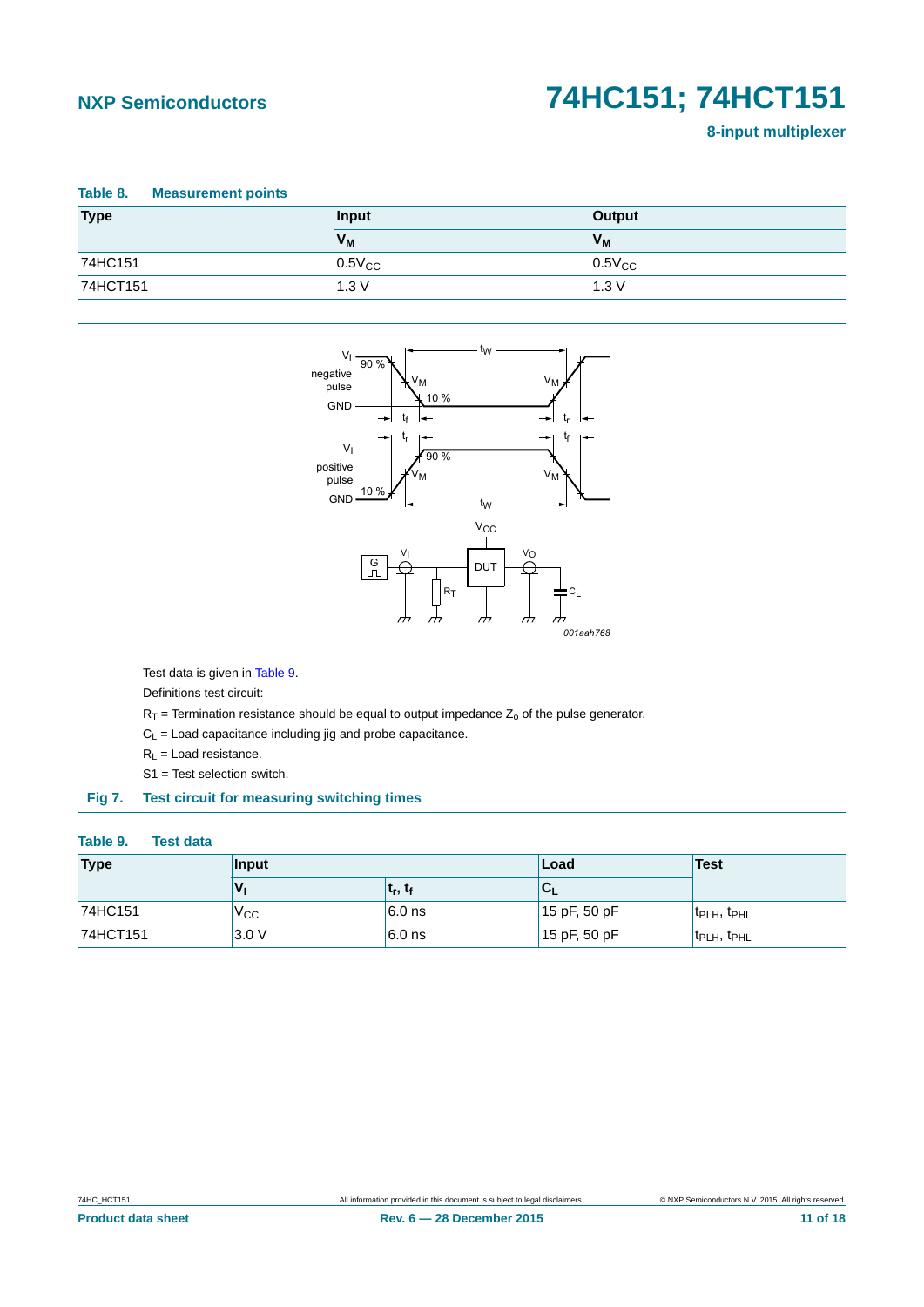8-input multiplexer

## <span id="page-11-0"></span>12. Package outline



#### Fig 8. Package outline SOT109-1 (SO16)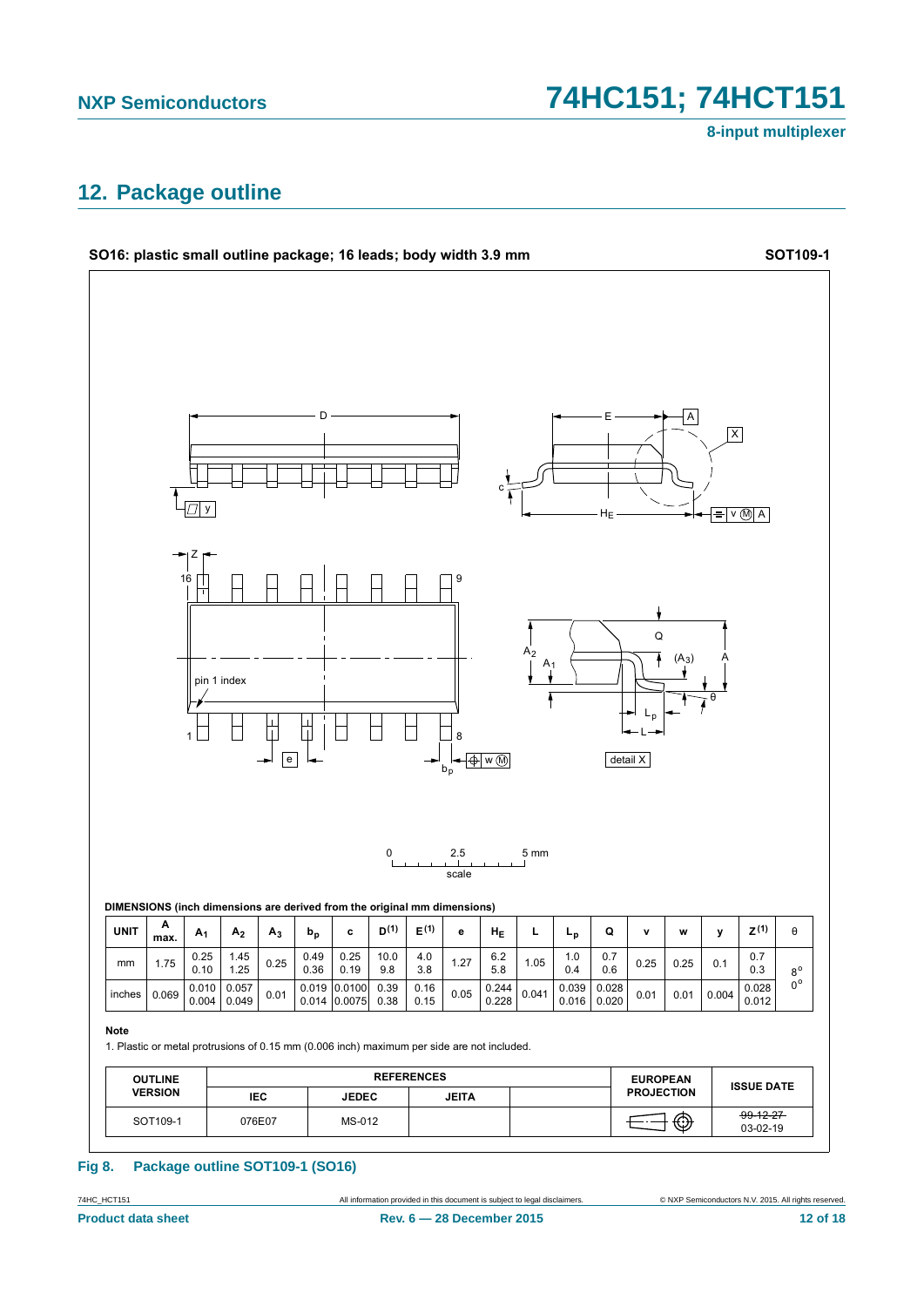8-input multiplexer



#### **Fig 9.** Package outline SOT338-1 (SSOP16)

74HC\_HCT151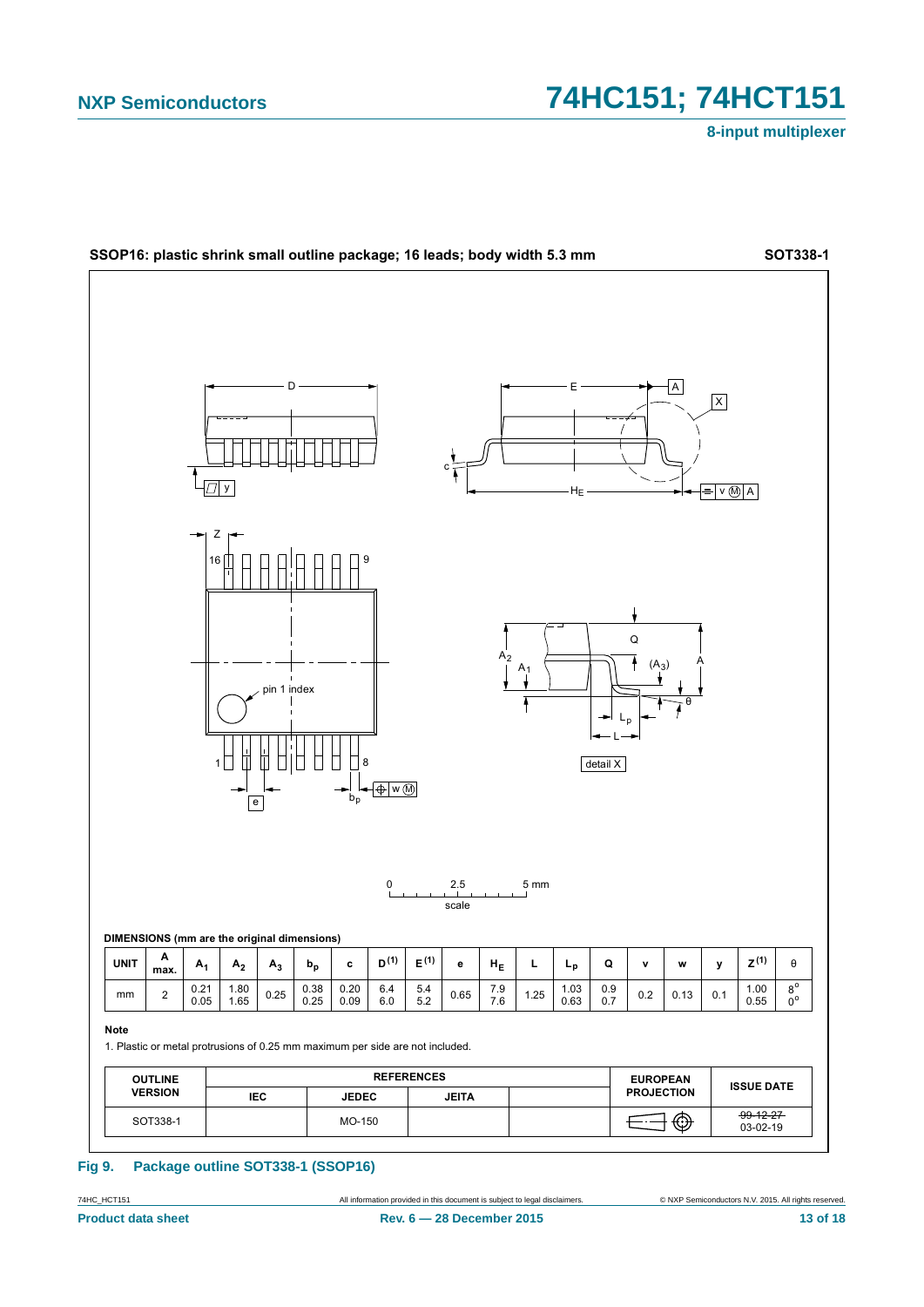8-input multiplexer



#### Fig 10. Package outline SOT403-1 (TSSOP16)

74HC\_HCT151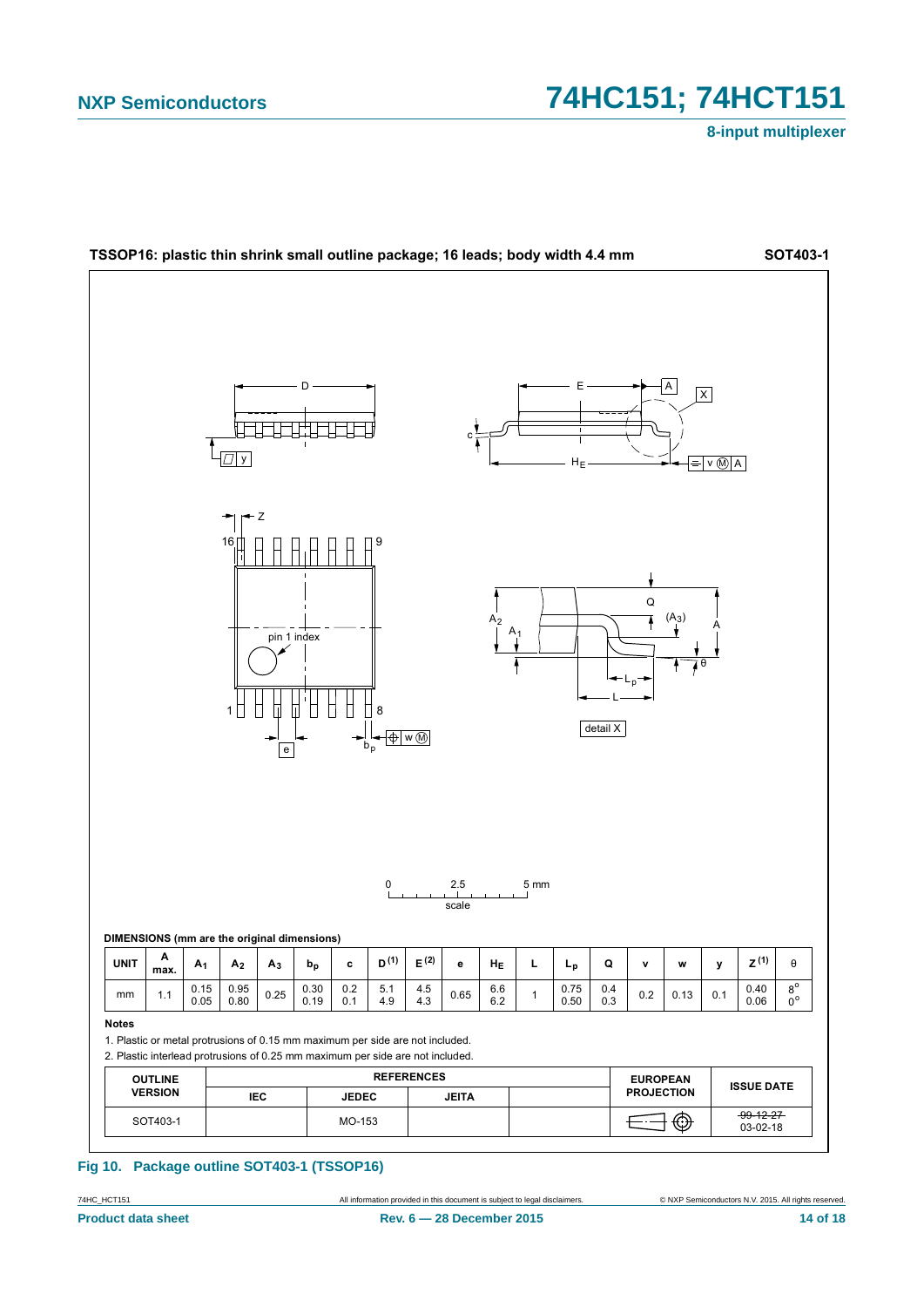# <span id="page-14-0"></span>**13. Abbreviations**

| <b>Table 10. Abbreviations</b> |                                         |  |  |
|--------------------------------|-----------------------------------------|--|--|
| Acronym                        | <b>Description</b>                      |  |  |
| <b>CMOS</b>                    | Complementary Metal Oxide Semiconductor |  |  |
| <b>DUT</b>                     | Device Under Test                       |  |  |
| <b>ESD</b>                     | ElectroStatic Discharge                 |  |  |
| <b>HBM</b>                     | Human Body Model                        |  |  |
| <b>MM</b>                      | Machine Model                           |  |  |
| <b>TTL</b>                     | Transistor-Transistor Logic             |  |  |

# <span id="page-14-1"></span>**14. Revision history**

#### **Table 11. Revision history**

| <b>Document ID</b>  | Release date | Data sheet status                                                             | <b>Change notice</b> | <b>Supersedes</b>   |
|---------------------|--------------|-------------------------------------------------------------------------------|----------------------|---------------------|
| 74HC_HCT151 v.6     | 20151228     | Product data sheet                                                            |                      | 74HC_HCT151 v.5     |
| Modifications:      |              | • Type numbers 74HC151N and 74HCT151N (SOT38-4) removed.                      |                      |                     |
| 74HC HCT151 v.5     | 20150126     | Product data sheet                                                            |                      | 74HC HCT151 v.4     |
| Modifications:      |              | • Table 7: Power dissipation capacitance condition for 74HCT151 is corrected. |                      |                     |
| 74HC HCT151 v.4     | 20130211     | Product data sheet                                                            |                      | 74HC HCT151 v.3     |
| Modifications:      |              | New descriptive title (errata).                                               |                      |                     |
| 74HC HCT151 v.3     | 20120919     | Product data sheet                                                            |                      | 74HC_HCT151_CNV v.2 |
| 74HC HCT151 CNV v.2 | 19970827     | Product specification                                                         |                      |                     |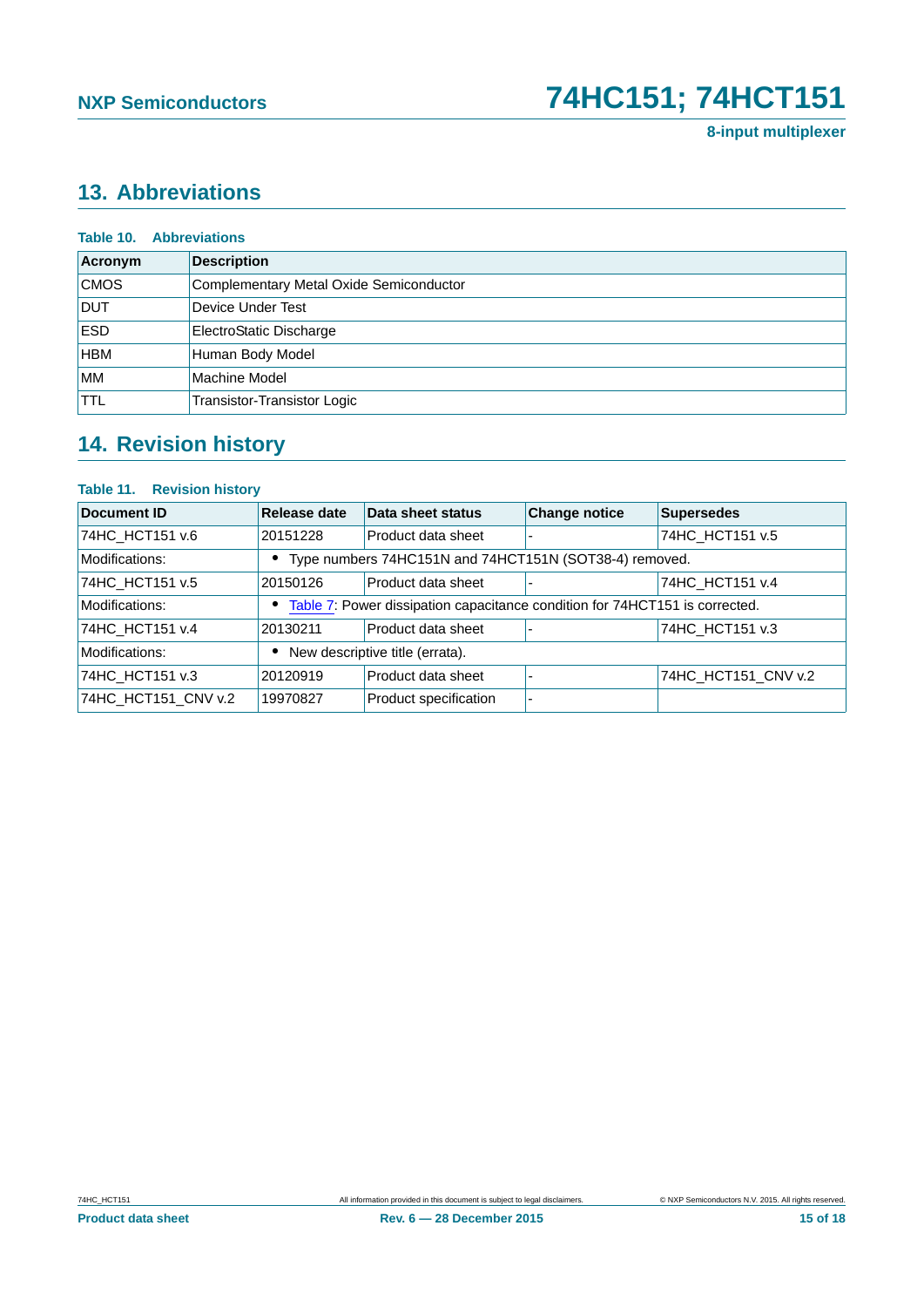## <span id="page-15-3"></span>**15. Legal information**

### <span id="page-15-4"></span>**15.1 Data sheet status**

| Document status[1][2]          | <b>Product status</b> <sup>[3]</sup> | <b>Definition</b>                                                                     |
|--------------------------------|--------------------------------------|---------------------------------------------------------------------------------------|
| Objective [short] data sheet   | Development                          | This document contains data from the objective specification for product development. |
| Preliminary [short] data sheet | Qualification                        | This document contains data from the preliminary specification.                       |
| Product [short] data sheet     | Production                           | This document contains the product specification.                                     |

<span id="page-15-0"></span>[1] Please consult the most recently issued document before initiating or completing a design.

<span id="page-15-1"></span>[2] The term 'short data sheet' is explained in section "Definitions".

<span id="page-15-2"></span>[3] The product status of device(s) described in this document may have changed since this document was published and may differ in case of multiple devices. The latest product status<br>information is available on the Intern

### <span id="page-15-5"></span>**15.2 Definitions**

**Draft —** The document is a draft version only. The content is still under internal review and subject to formal approval, which may result in modifications or additions. NXP Semiconductors does not give any representations or warranties as to the accuracy or completeness of information included herein and shall have no liability for the consequences of use of such information.

**Short data sheet —** A short data sheet is an extract from a full data sheet with the same product type number(s) and title. A short data sheet is intended for quick reference only and should not be relied upon to contain detailed and full information. For detailed and full information see the relevant full data sheet, which is available on request via the local NXP Semiconductors sales office. In case of any inconsistency or conflict with the short data sheet, the full data sheet shall prevail.

**Product specification —** The information and data provided in a Product data sheet shall define the specification of the product as agreed between NXP Semiconductors and its customer, unless NXP Semiconductors and customer have explicitly agreed otherwise in writing. In no event however, shall an agreement be valid in which the NXP Semiconductors product is deemed to offer functions and qualities beyond those described in the Product data sheet.

### <span id="page-15-6"></span>**15.3 Disclaimers**

**Limited warranty and liability —** Information in this document is believed to be accurate and reliable. However, NXP Semiconductors does not give any representations or warranties, expressed or implied, as to the accuracy or completeness of such information and shall have no liability for the consequences of use of such information. NXP Semiconductors takes no responsibility for the content in this document if provided by an information source outside of NXP Semiconductors.

In no event shall NXP Semiconductors be liable for any indirect, incidental, punitive, special or consequential damages (including - without limitation - lost profits, lost savings, business interruption, costs related to the removal or replacement of any products or rework charges) whether or not such damages are based on tort (including negligence), warranty, breach of contract or any other legal theory.

Notwithstanding any damages that customer might incur for any reason whatsoever, NXP Semiconductors' aggregate and cumulative liability towards customer for the products described herein shall be limited in accordance with the *Terms and conditions of commercial sale* of NXP Semiconductors.

**Right to make changes —** NXP Semiconductors reserves the right to make changes to information published in this document, including without limitation specifications and product descriptions, at any time and without notice. This document supersedes and replaces all information supplied prior to the publication hereof.

**Suitability for use —** NXP Semiconductors products are not designed, authorized or warranted to be suitable for use in life support, life-critical or safety-critical systems or equipment, nor in applications where failure or malfunction of an NXP Semiconductors product can reasonably be expected to result in personal injury, death or severe property or environmental damage. NXP Semiconductors and its suppliers accept no liability for inclusion and/or use of NXP Semiconductors products in such equipment or applications and therefore such inclusion and/or use is at the customer's own risk.

**Applications —** Applications that are described herein for any of these products are for illustrative purposes only. NXP Semiconductors makes no representation or warranty that such applications will be suitable for the specified use without further testing or modification.

Customers are responsible for the design and operation of their applications and products using NXP Semiconductors products, and NXP Semiconductors accepts no liability for any assistance with applications or customer product design. It is customer's sole responsibility to determine whether the NXP Semiconductors product is suitable and fit for the customer's applications and products planned, as well as for the planned application and use of customer's third party customer(s). Customers should provide appropriate design and operating safeguards to minimize the risks associated with their applications and products.

NXP Semiconductors does not accept any liability related to any default, damage, costs or problem which is based on any weakness or default in the customer's applications or products, or the application or use by customer's third party customer(s). Customer is responsible for doing all necessary testing for the customer's applications and products using NXP Semiconductors products in order to avoid a default of the applications and the products or of the application or use by customer's third party customer(s). NXP does not accept any liability in this respect.

**Limiting values —** Stress above one or more limiting values (as defined in the Absolute Maximum Ratings System of IEC 60134) will cause permanent damage to the device. Limiting values are stress ratings only and (proper) operation of the device at these or any other conditions above those given in the Recommended operating conditions section (if present) or the Characteristics sections of this document is not warranted. Constant or repeated exposure to limiting values will permanently and irreversibly affect the quality and reliability of the device.

**Terms and conditions of commercial sale —** NXP Semiconductors products are sold subject to the general terms and conditions of commercial sale, as published at<http://www.nxp.com/profile/terms>, unless otherwise agreed in a valid written individual agreement. In case an individual agreement is concluded only the terms and conditions of the respective agreement shall apply. NXP Semiconductors hereby expressly objects to applying the customer's general terms and conditions with regard to the purchase of NXP Semiconductors products by customer.

**No offer to sell or license —** Nothing in this document may be interpreted or construed as an offer to sell products that is open for acceptance or the grant, conveyance or implication of any license under any copyrights, patents or other industrial or intellectual property rights.

74HC\_HCT151 All information provided in this document is subject to legal disclaimers. © NXP Semiconductors N.V. 2015. All rights reserved.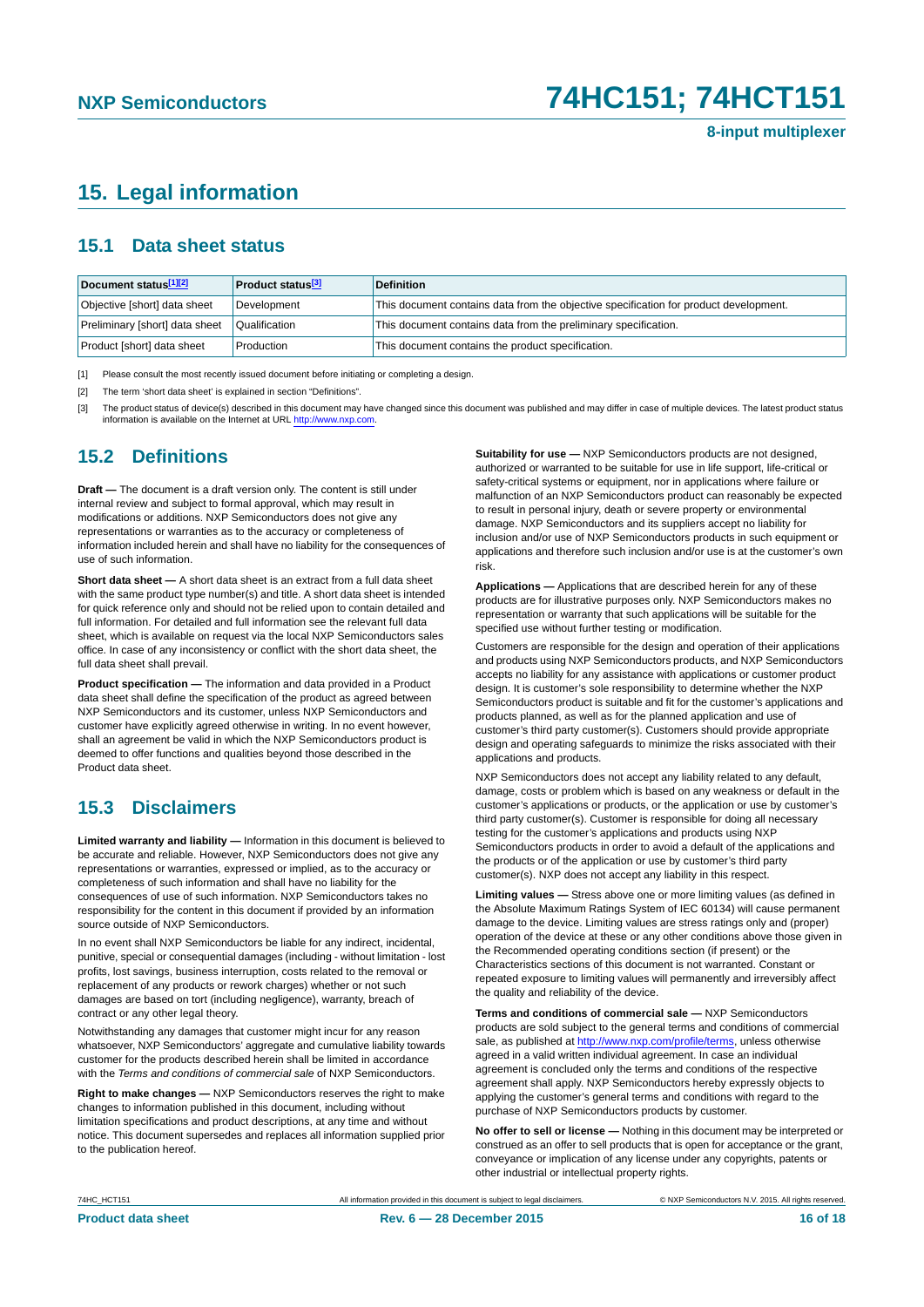#### **8-input multiplexer**

**Export control —** This document as well as the item(s) described herein may be subject to export control regulations. Export might require a prior authorization from competent authorities.

**Non-automotive qualified products —** Unless this data sheet expressly states that this specific NXP Semiconductors product is automotive qualified, the product is not suitable for automotive use. It is neither qualified nor tested in accordance with automotive testing or application requirements. NXP Semiconductors accepts no liability for inclusion and/or use of non-automotive qualified products in automotive equipment or applications.

In the event that customer uses the product for design-in and use in automotive applications to automotive specifications and standards, customer (a) shall use the product without NXP Semiconductors' warranty of the product for such automotive applications, use and specifications, and (b) whenever customer uses the product for automotive applications beyond

NXP Semiconductors' specifications such use shall be solely at customer's own risk, and (c) customer fully indemnifies NXP Semiconductors for any liability, damages or failed product claims resulting from customer design and use of the product for automotive applications beyond NXP Semiconductors' standard warranty and NXP Semiconductors' product specifications.

**Translations —** A non-English (translated) version of a document is for reference only. The English version shall prevail in case of any discrepancy between the translated and English versions.

### <span id="page-16-0"></span>**15.4 Trademarks**

Notice: All referenced brands, product names, service names and trademarks are the property of their respective owners.

# <span id="page-16-1"></span>**16. Contact information**

For more information, please visit: **http://www.nxp.com**

For sales office addresses, please send an email to: **salesaddresses@nxp.com**